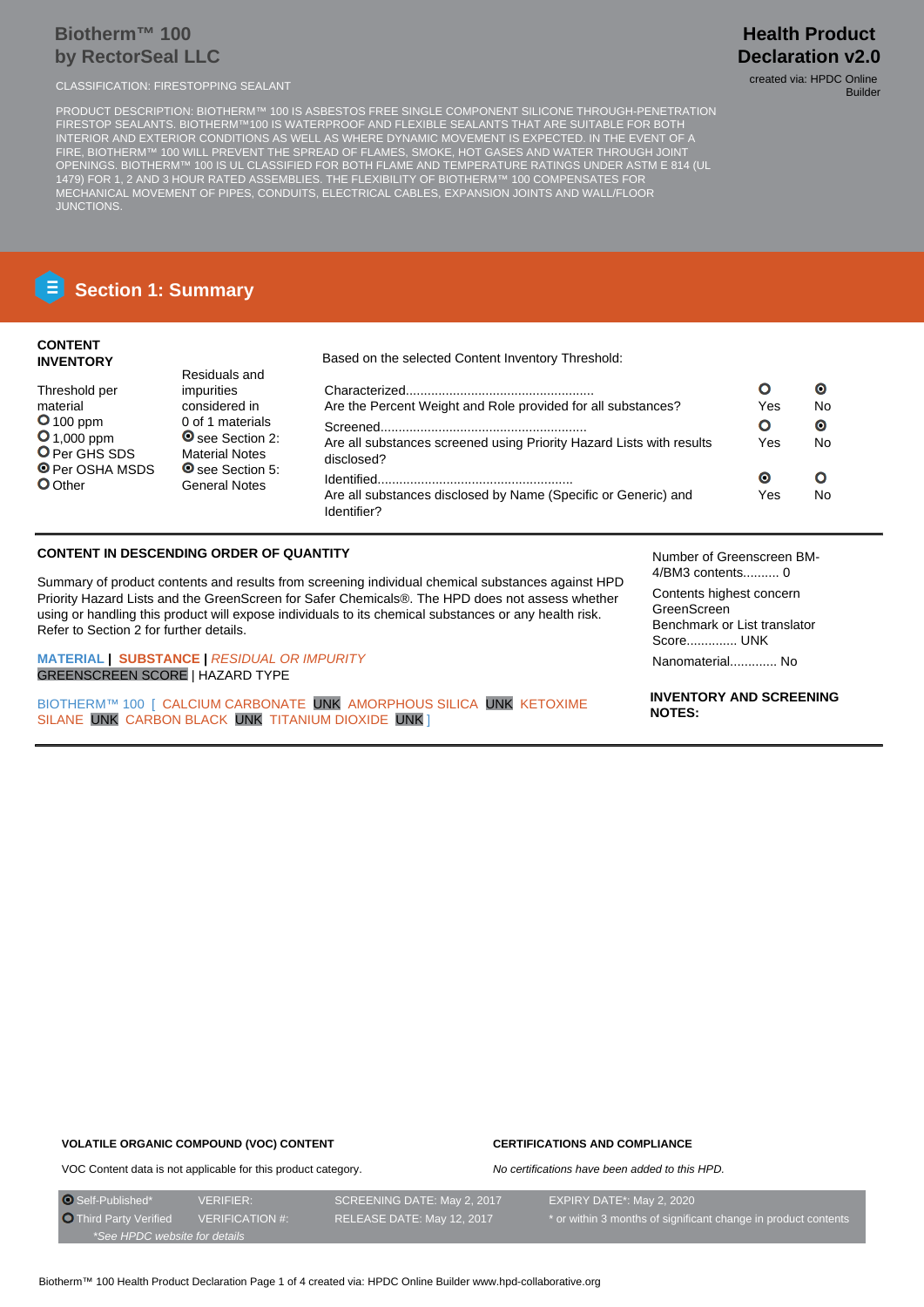This section lists materials in a product and the substances in each material based on the Inventory Threshold for each material. If residuals or impurities from the manufacturing or extraction processes are considered for a material, these are inventoried and characterized to the extent described in the Material and/or General Notes. Chemical substances are screened against the HPD Priority Hazard Lists for human and environmental health impacts. Screening is based on best available information; "Not Found" does not necessarily mean there is no potential hazard associated with the product or its contents. More information about Priority Hazard Lists and the GreenScreen can be found online: www.hpd-collaborative.org and www.greenscreenchemicals.org.

| <b>BIOTHERM™ 100</b><br>Inventory Threshold: Per OSHA MSDS Residuals Considered: No<br><b>Material Notes:</b> |                | %: 0.0000 HPD URL: |                                         |       |  |
|---------------------------------------------------------------------------------------------------------------|----------------|--------------------|-----------------------------------------|-------|--|
| <b>CALCIUM CARBONATE</b>                                                                                      |                |                    | ID: 1317-65-3                           |       |  |
| %: 15.0000 - 45.0000                                                                                          | GS: UNK        | RC: None           | NANO: NO                                | ROLE: |  |
| <b>HAZARDS:</b>                                                                                               |                |                    | <b>AGENCY(IES) WITH WARNINGS:</b>       |       |  |
| None Found                                                                                                    |                |                    | No warnings found on HPD Priority lists |       |  |
| <b>SUBSTANCE NOTES:</b>                                                                                       |                |                    |                                         |       |  |
| <b>AMORPHOUS SILICA</b>                                                                                       |                |                    | ID: 7631-86-9                           |       |  |
| %: 3.0000 - 7.0000                                                                                            | <b>GS: UNK</b> | RC: None           | NANO: NO                                | ROLE: |  |
| <b>HAZARDS:</b>                                                                                               |                |                    | <b>AGENCY(IES) WITH WARNINGS:</b>       |       |  |
| None Found                                                                                                    |                |                    | No warnings found on HPD Priority lists |       |  |
| <b>SUBSTANCE NOTES:</b>                                                                                       |                |                    |                                         |       |  |
| <b>KETOXIME SILANE</b>                                                                                        |                |                    | ID: 22984-54-9                          |       |  |
| %: 3.0000 - 7.0000                                                                                            | <b>GS: UNK</b> | RC: None           | NANO: NO                                | ROLE: |  |
| <b>HAZARDS:</b>                                                                                               |                |                    | <b>AGENCY(IES) WITH WARNINGS:</b>       |       |  |
| None Found<br>No warnings found on HPD Priority lists                                                         |                |                    |                                         |       |  |
| <b>SUBSTANCE NOTES:</b>                                                                                       |                |                    |                                         |       |  |
| <b>CARBON BLACK</b><br>ID: 1317-65-3                                                                          |                |                    |                                         |       |  |
| %: 0.1000 - 1.0000                                                                                            | GS: UNK        | RC: None           | NANO: NO                                | ROLE: |  |
|                                                                                                               |                |                    |                                         |       |  |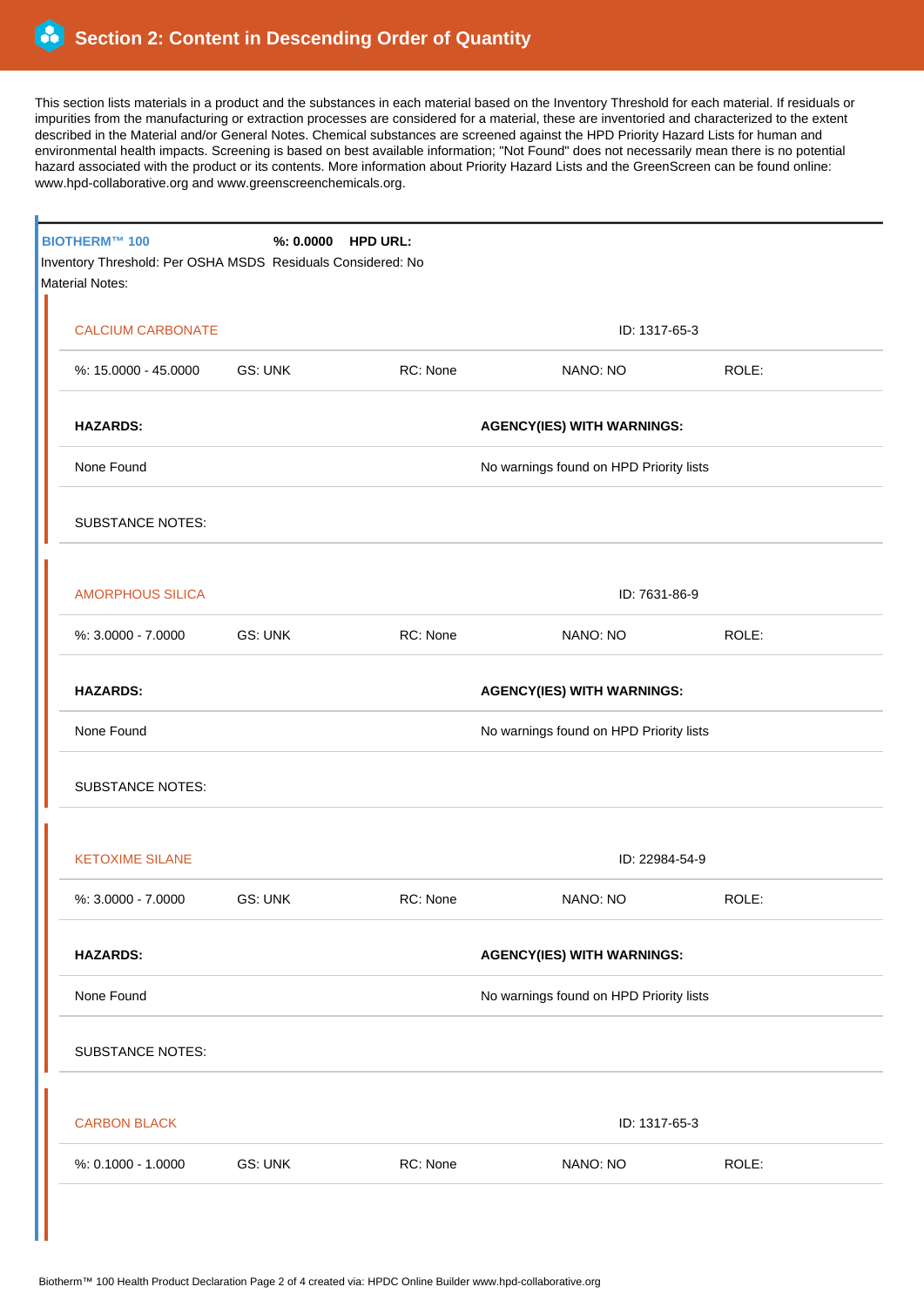| None Found              |         |                                         | No warnings found on HPD Priority lists |       |  |
|-------------------------|---------|-----------------------------------------|-----------------------------------------|-------|--|
|                         |         |                                         |                                         |       |  |
| <b>SUBSTANCE NOTES:</b> |         |                                         |                                         |       |  |
|                         |         |                                         |                                         |       |  |
| <b>TITANIUM DIOXIDE</b> |         | ID: 13463-67-7                          |                                         |       |  |
| $% 0.1000 - 1.0000$     | GS: UNK | RC: None                                | NANO: NO                                | ROLE: |  |
| <b>HAZARDS:</b>         |         | <b>AGENCY(IES) WITH WARNINGS:</b>       |                                         |       |  |
| None Found              |         | No warnings found on HPD Priority lists |                                         |       |  |

#### $\lceil \Theta \rceil$  **Section 3: Certifications and Compliance**

This section lists applicable certification and standards compliance information for VOC emissions and VOC content. Other types of health or environmental performance testing or certifications completed for the product may be provided.

#### $\mathsf{H}$  **Section 4: Accessories**

This section lists related products or materials that the manufacturer requires or recommends for installation (such as adhesives or fasteners), maintenance, cleaning, or operations. For information relating to the contents of these related products, refer to their applicable Health Product Declarations, if available.

 **Section 5: General Notes E**